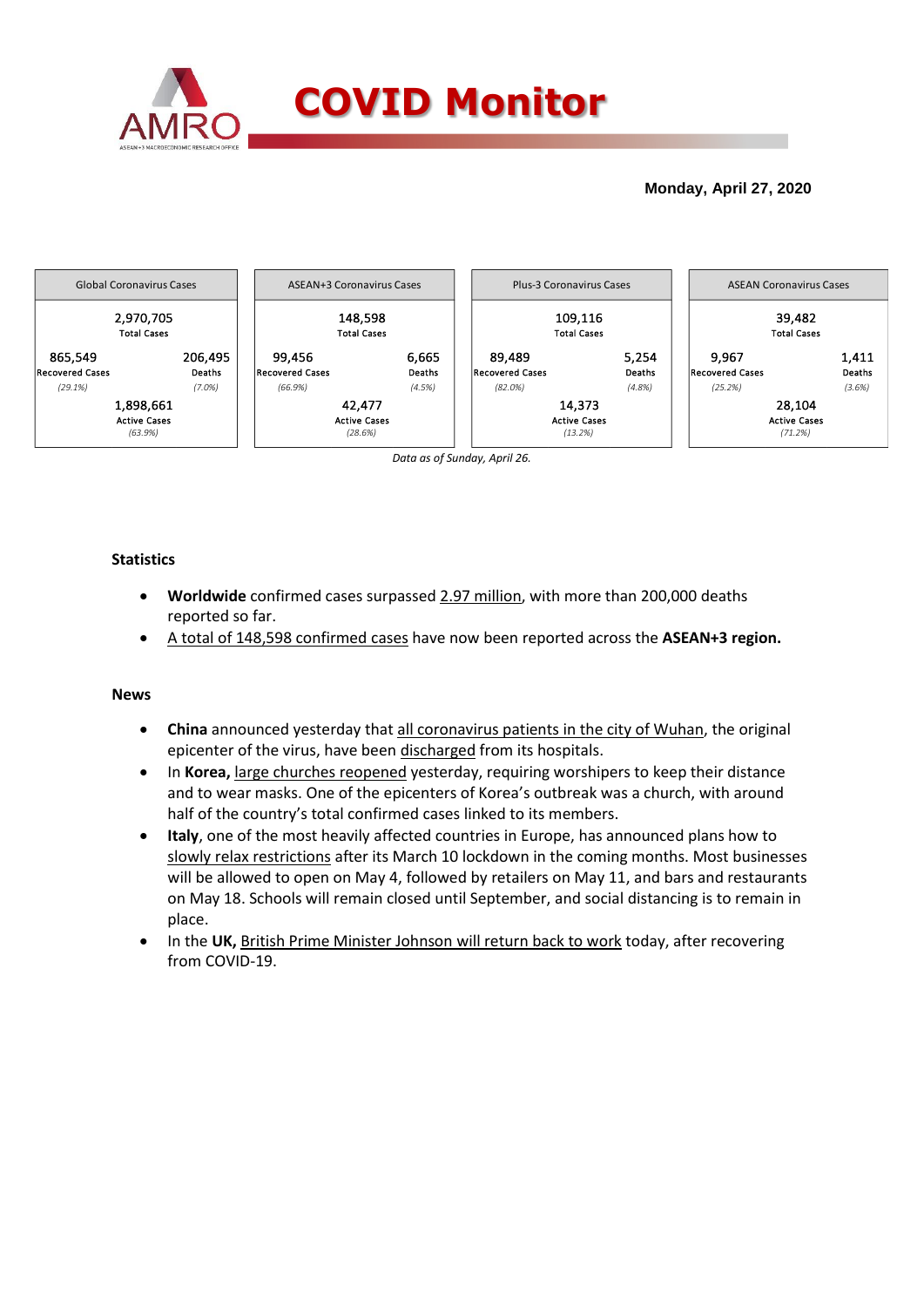

#### Overview of Confirmed COVID-19 Cases

Data as of 24/4/2020

| Economy           | <b>Total</b> | Cases per 1M   | <b>New</b>     | <b>New cases</b>            | ∆New                        | ∆% New | <b>Total</b>  | <b>New</b>     | <b>Fatality</b> | <b>Total</b> | Recovery                | Active    |
|-------------------|--------------|----------------|----------------|-----------------------------|-----------------------------|--------|---------------|----------------|-----------------|--------------|-------------------------|-----------|
|                   | Cases        | Population     | Cases          | $(7$ -day avg) <sup>1</sup> | $\overline{\text{Cases}}^2$ | Cases  | <b>Deaths</b> | <b>Deaths</b>  | Rate (%)        | Recovered    | Rate $(\frac{96}{3})^3$ | Cases     |
| Global            | 2,811,193    |                | 102,308        |                             | 16,838                      | 3.8    | 197,159       | 6,301          | 7.0             | 793,601      | 28.2                    | 1,820,433 |
| ASEAN+3           | 144,170      |                | 2,193          | $\sqrt{2}$                  | $-458$                      | 1.5    | 6,552         | 76             | 4.5             | 98,281       | 68.2                    | 39,337    |
| Plus-3            | 107,401      |                | 486            | $\sim$                      | $-400$                      | 0.5    | 5,221         | 17             | 4.9             | 88,877       | 82.8                    | 13,303    |
| ASEAN             | 36,769       |                | 1,707          |                             | $-58$                       | 4.9    | 1,331         | 59             | 3.6             | 9,404        | 25.6                    | 26,034    |
| China             | 82,819       | 59             | 15             | $\sqrt{2}$                  | $\mathbf{1}$                | 0.0    | 4,632         | $\mathbf 0$    | 5.6             | 77,987       | 94.2                    | 200       |
| Hong Kong, China  | 1,035        | 136            | $\pmb{0}$      |                             | $-2$                        | 0.0    | 4             | 0              | 0.4             | 725          | 70.0                    | 306       |
| Japan             | 12,829       | 102            | 461            |                             | $-395$                      | 3.7    | 345           | 17             | 2.7             | 1,530        | 11.9                    | 10,954    |
| Korea             | 10,718       | 206            | 10             |                             | -4                          | 0.1    | 240           | $\mathbf 0$    | 2.2             | 8,635        | 80.6                    | 1,843     |
| Indonesia         | 8,211        | 30             | 436            |                             | 79                          | 5.6    | 689           | 42             | 8.4             | 1,002        | 12.2                    | 6,520     |
| Malaysia          | 5,691        | 171            | 88             |                             | 17                          | 1.6    | 96            | $\mathbf{1}$   | 1.7             | 3,663        | 64.4                    | 1,932     |
| Philippines       | 7,192        | 65             | 211            |                             | $-60$                       | 3.0    | 477           | 15             | 6.6             | 762          | 10.6                    | 5,953     |
| Singapore         | 12,075       | 2,118          | 897            |                             | $-140$                      | 8.0    | 12            | $\mathbf 0$    | 0.1             | 956          | 7.9                     | 11,107    |
| Thailand          | 2,907        | 43             | 68             |                             | 55                          | 2.4    | 51            | 1              | 1.8             | 2,547        | 87.6                    | 309       |
| Brunei Darussalam | 138          | 306            | $\mathbf 0$    |                             | $\mathbf 0$                 | 0.0    | $\mathbf{1}$  | $\Omega$       | 0.7             | 120          | 87.0                    | 17        |
| Cambodia          | 122          | $\overline{7}$ | $\mathbf 0$    |                             | 0                           | 0.0    | 0             | $\mathbf 0$    | 0.0             | 117          | 95.9                    | 5         |
| Lao PDR           | 19           | $\overline{3}$ | $\mathbf 0$    |                             | $\mathbf 0$                 | 0.0    | 0             | $\mathbf 0$    | 0.0             | 4            | 21.1                    | 15        |
| Myanmar           | 144          | $\mathbf{3}$   | 5              |                             | $-11$                       | 3.6    | 5             | 0              | 3.5             | 9            | 6.3                     | 130       |
| Vietnam           | 270          | $\overline{3}$ | $\overline{2}$ |                             | $\overline{2}$              | 0.7    | 0             | $\mathbf 0$    | 0.0             | 224          | 83.0                    | 46        |
| Belgium           | 44,293       | 3,846          | 1,496          |                             | 588                         | 3.5    | 6,679         | 189            | 15.1            | 10,122       | 22.9                    | 27,492    |
| France            | 158,636      | 2,441          | 453            |                             | $-1,870$                    | 0.3    | 22,245        | 389            | 14.0            | 43,493       | 27.4                    | 92,898    |
| Germany           | 154,999      | 1,868          | 1,870          |                             | $-611$                      | 1.2    | 5,760         | 185            | 3.7             | 109,800      | 70.8                    | 39,439    |
| Italy             | 192,994      | 3,204          | 3,021          |                             | 375                         | 1.6    | 25,969        | 420            | 13.5            | 60,498       | 31.3                    | 106,527   |
| Netherlands       | 36,535       | 2,114          | 806            |                             | $-81$                       | 2.3    | 4,289         | 112            | 11.7            |              | $\sim$                  |           |
| Spain             | 219,764      | 4,689          | 6,740          |                             | 2,105                       | 3.2    | 22,524        | 367            | 10.2            | 92,355       | 42.0                    | 104,885   |
| Switzerland       | 28,677       | 3,316          | 181            |                             | $-47$                       | 0.6    | 1,589         | 40             | 5.5             | 21,000       | 73.2                    | 6,088     |
| UK                | 143,464      | 2,133          | 5,386          |                             | 803                         | 3.9    | 19,506        | 768            | 13.6            |              | $\sim$                  |           |
| Australia         | 6,677        | 257            | 16             |                             | $-98$                       | 0.2    | 79            | $\overline{4}$ | 1.2             | 4,124        | 61.8                    | 2,474     |
| Brazil            | 54,043       | 256            | 4,007          |                             | $-272$                      | 8.0    | 3,704         | 373            | 6.9             | 27,655       | 51.2                    | 22,684    |
| Canada            | 44,056       | 1,165          | 770            |                             | $-866$                      | 1.8    | 2,386         | 145            | 5.4             | 15,149       | 34.4                    | 26,521    |
| India             | 24,530       | 18             | 1,453          |                             | $-254$                      | 6.3    | 780           | 59             | 3.2             | 5,498        | 22.4                    | 18,252    |
| Iran              | 88,194       | 1,048          | 1,168          |                             | 138                         | 1.3    | 5,574         | 93             | 6.3             | 66,599       | 75.5                    | 16,021    |
| Russia            | 68,622       | 468            | 5,849          |                             | 1,075                       | 9.3    | 615           | 60             | 0.9             | 5,568        | 8.1                     | 62,439    |
| Turkey            | 104,912      | 1,248          | 3,122          |                             | 6                           | 3.1    | 2,600         | 109            | 2.5             | 21,737       | 20.7                    | 80,575    |
| <b>US</b>         | 903,848      | 2,730          | 36,301         |                             | 8,429                       | 4.2    | 51,862        | 1,908          | 5.7             |              |                         |           |

Source: Haver Analytics, sourced from John Hopkins University; AMRO staff calculations.

Notes: New cases since last business day. Monday's data includes weekend data. Δ% refers to percentage change since last business day. Fatality rate measured as deaths per confirmed infections. 1/ Since January 31, 2020.

2/ As new data is recorded on business days only, Monday's data includes weekend data. For ease of comparison, ΔNew Cases for Monday's data is based on the 3-day Saturday-Monday average.

3/ Recovery rate is a proxy for the stage of the cycle.